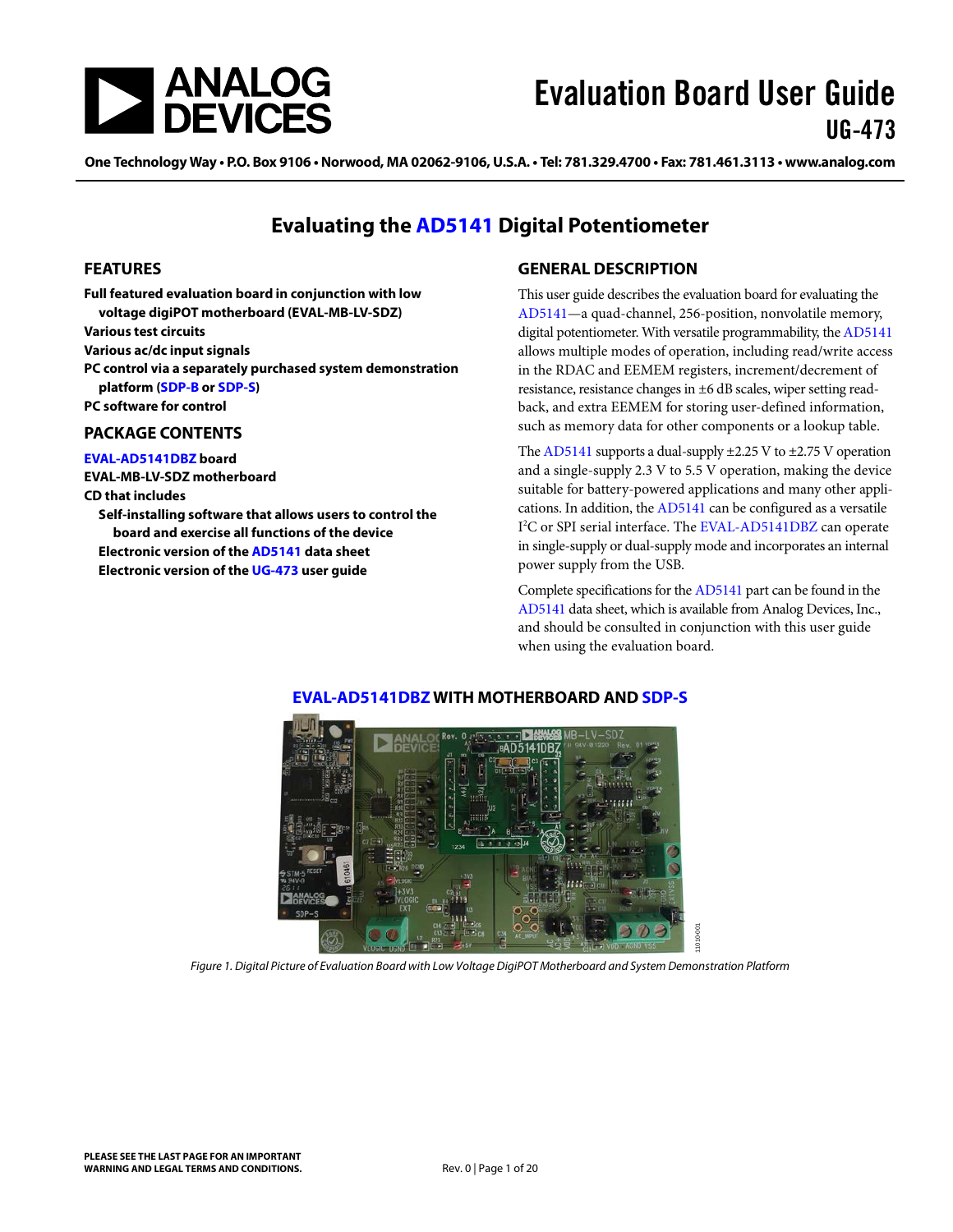# **Evaluation Board User Guide**

## **TABLE OF CONTENTS**

### <span id="page-1-0"></span>**REVISION HISTORY**

11/12-Revision 0: Initial Version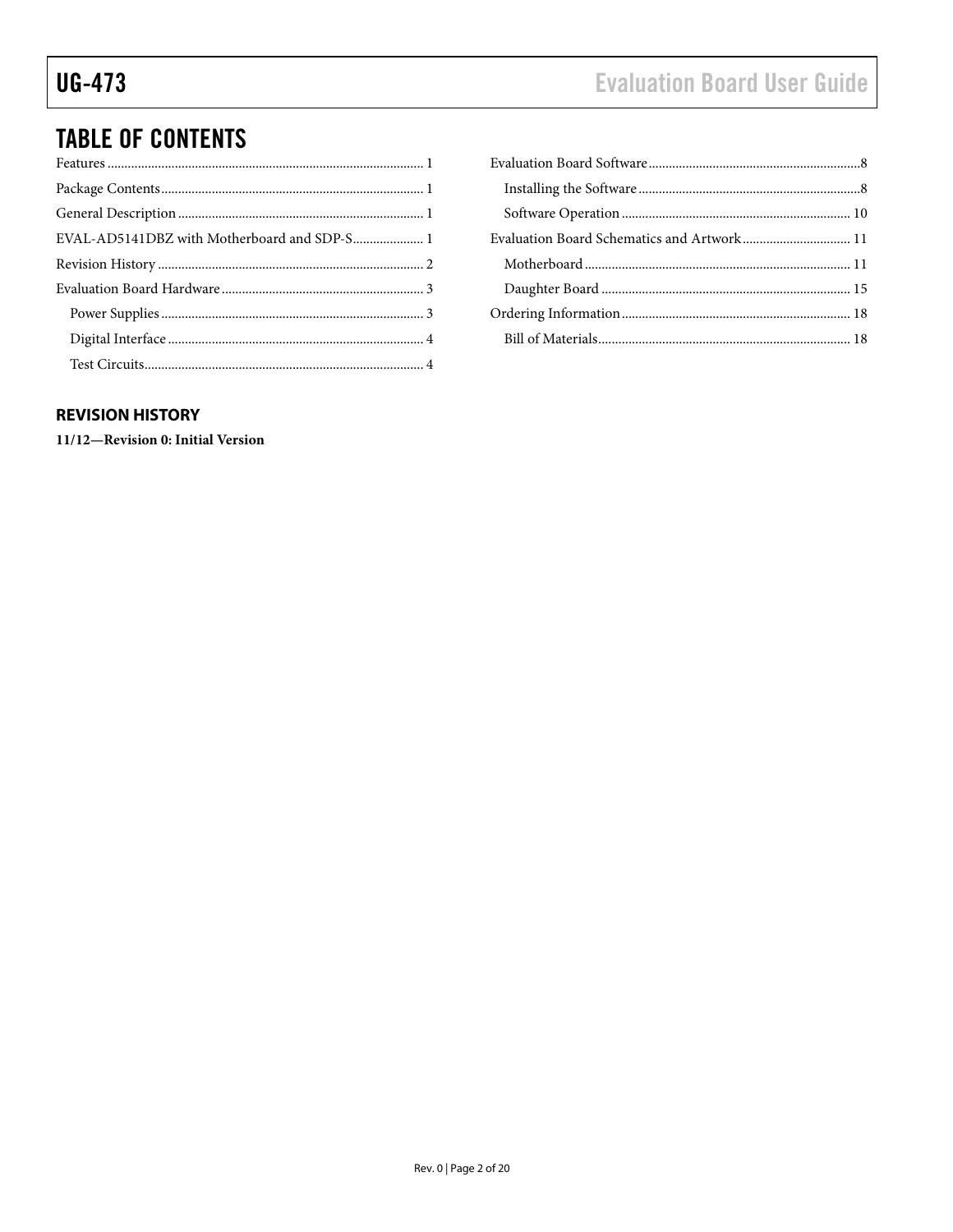### <span id="page-2-0"></span>EVALUATION BOARD HARDWARE

### <span id="page-2-1"></span>**POWER SUPPLIES**

The EVAL-MB-LV-SDZ motherboard supports using single and dual power supplies.

Th[e EVAL-AD5141DBZ](http://www.analog.com/AD5141) evaluation board can be powered either from the SDP port or externally by the J1 and J2 connectors, as described in [Table 1.](#page-2-2)

All supplies are decoupled to ground using 10 µF tantalum and 0.1 µF ceramic capacitors.

| <b>Connector No.</b> | Label         | <b>Voltage</b>                                  |  |
|----------------------|---------------|-------------------------------------------------|--|
| $11 - 1$             | VDD           | Analog positive power supply, V <sub>DD</sub> . |  |
|                      |               | Single supply from 2.3 V to 5.5 V.              |  |
|                      |               | Dual supply from 2.25 V to 2.75 V.              |  |
| $11-2$               | <b>AGND</b>   | Analog ground.                                  |  |
| $J1-3$               | <b>VSS</b>    | Analog negative power supply, Vss.              |  |
|                      |               | Dual supply from $-2.25$ V to $-2.75$ V.        |  |
| $J2-1$               | <b>VLOGIC</b> | Digital supply, from 1.8 V to V <sub>DD</sub> . |  |
| $12-2$               | DGND          | Digital ground.                                 |  |
|                      |               |                                                 |  |

#### <span id="page-2-2"></span>**Table 1. Maximum and Minimum Voltages of the Connectors**

#### *Link Options*

Several link and switch options are incorporated in the EVAL-MB-LV-SDZ motherboard and should be set up before using the board. [Table 2](#page-2-3) describes the positions of the links to control the evaluation board via the SDP board using a PC. The functions of these link options are described in detail in [Table 3](#page-2-4) through [Table 11.](#page-6-0)

<span id="page-2-3"></span>

| Link No. | <b>Option</b> |  |
|----------|---------------|--|
| A5       | $+3V3$        |  |
| A11      | 3.3V          |  |
| A12      | <b>AGND</b>   |  |

#### *Linear Gain Setting Mode*

The linear gain setting mode pin can be controlled directly by Jumper A5. If the jumper is placed in Position A, the AD5141 powers up in potentiometer mode, and the linear gain setting mode can be controlled by software. If the jumper is placed in Position B, the part powers up in linear gain setting mode, loading independent values for each resistor string—RAW and RWB,. The jumper cannot be placed in potentiometer mode again unless the jumper is manually placed in Position A.

#### <span id="page-2-4"></span>**Table 3. Link Functions**

| Link No. | <b>Power Supply</b> | <b>Options</b>                                                       |
|----------|---------------------|----------------------------------------------------------------------|
| A5       | <b>VLOGIC</b>       | This link selects one of the following as the digital supply:        |
|          |                     | $+3V3$ (3.3 V from SDP).                                             |
|          |                     | VLOGIC EXT (external supply from the J2 connector).                  |
| A11      | V <sub>DD</sub>     | This link selects one of the following as the positive power supply: |
|          |                     | $+5$ V (5 V from SDP).                                               |
|          |                     | 3V3 (3.3 V from SDP).                                                |
|          |                     | VDD (external supply from the J1 connector).                         |
| A12      | <b>V</b> ss         | This link selects one of the following as the negative power supply: |
|          |                     | AGND.                                                                |
|          |                     | EXTVSS (external supply from the J1 connector).                      |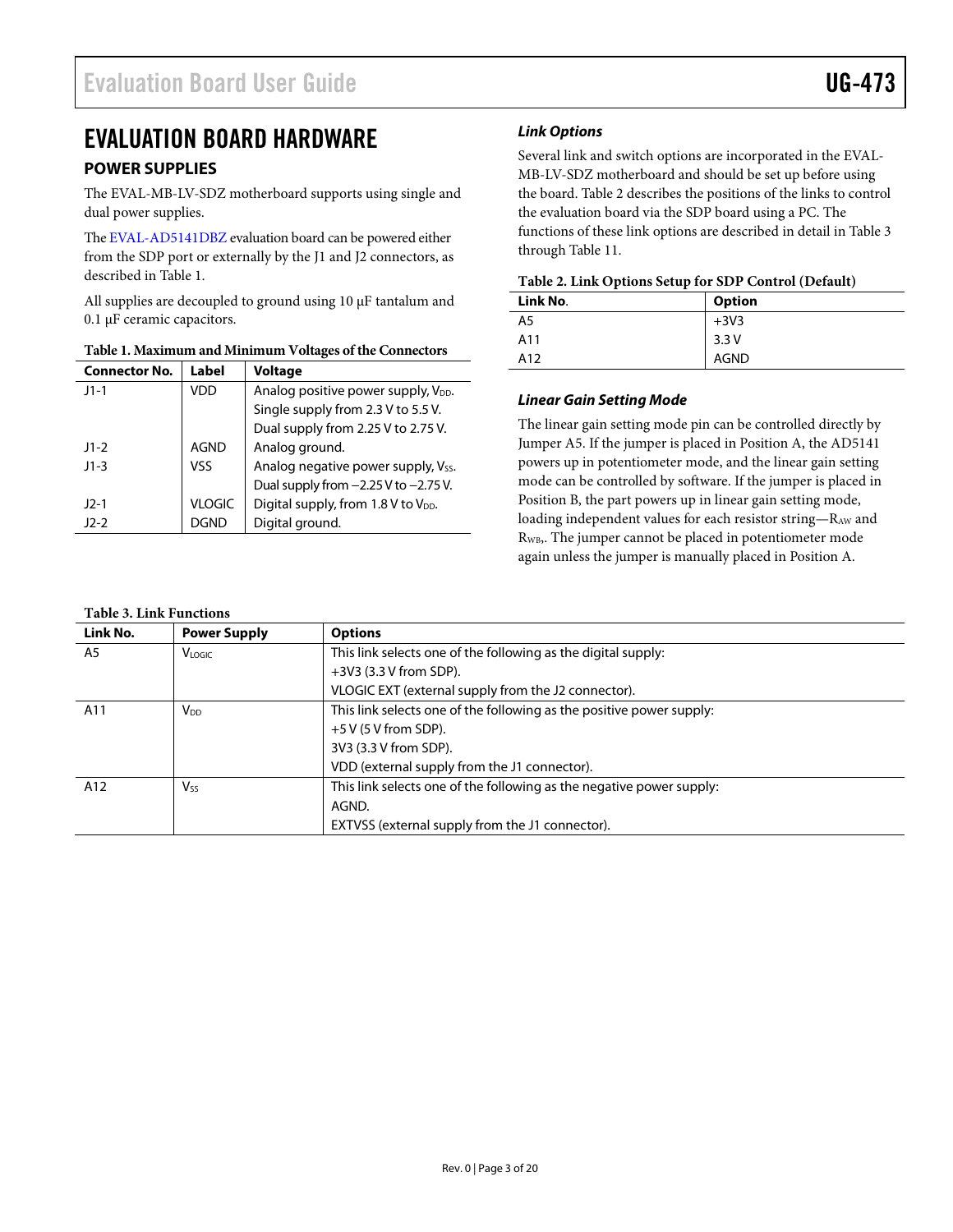#### <span id="page-3-0"></span>**DIGITAL INTERFACE**

The [EVAL-AD5141DBZ](http://www.analog.com/AD5141) can be configured as an I<sup>2</sup>C or SPI digital interface, depending on the position in the A2 jumper (see [Table 4\)](#page-3-2).

#### <span id="page-3-2"></span>**Table 4. Interface Selection**

| <b>A2 Jumper Position</b> | <b>Digital Interface</b> |
|---------------------------|--------------------------|
|                           | SPI                      |
|                           | 12 <sub>c</sub>          |

If the part is configured in  $I^2C$  mode, the A3 and A4 jumpers select the  $I^2C$  address (se[e Table 5\)](#page-3-3).

<span id="page-3-3"></span>**Table 5. I2 C Address Selection**

| <b>A3 Jumper Position</b> | <b>A4 Jumper Position</b> | <b>Address</b> |
|---------------------------|---------------------------|----------------|
|                           | А                         | 0101111        |
|                           | B                         | 0100011        |
| -B                        | А                         | 0101100        |
|                           | R                         | 0100000        |

#### <span id="page-3-1"></span>**TEST CIRCUITS**

The [EVAL-AD5141DBZ](http://www.analog.com/AD5141) and EVAL-MB-LV-SDZ incorporate several test circuits to evaluate the performance of th[e AD5141.](http://www.analog.com/AD5141)

#### *DAC*

The digiPOT can be operated as a digital-to-analog converter (DAC), as shown in [Figure 2.](#page-3-4) [Table 6](#page-3-5) and [Figure 7](#page-5-0) describe the options available for the voltage references.

The output voltage is defined in Equation 1.

$$
V_{OUT} = (V_A - V_B) \times \frac{RDACI}{256}
$$
 (1)

where:

*RDAC1* is the code loaded in the RDAC1 register. *VA* is the voltage applied to the A terminal (A9 link). *VB* is the voltage applied to the B terminal (A10 link).

However, by using the R34 and R35 external resistors, the user can reduce the voltage of the voltage references. In this case, use the A1 and B1 test points to measure the voltage applied to the A and B terminals and to recalculate  $V_A$  and  $V_B$  in Equation 1.

<span id="page-3-5"></span>

|  |  |  |  | Table 6. DAC Voltage References Motherboard Links |  |
|--|--|--|--|---------------------------------------------------|--|
|--|--|--|--|---------------------------------------------------|--|

| <b>Terminal</b> | Link   | <b>Options</b> | <b>Description</b>                          |
|-----------------|--------|----------------|---------------------------------------------|
| A <sub>1</sub>  | A9     | $AC+$          | Connects Terminal A1 to $V_{DD}/2$          |
|                 |        | VDD            | Connects Terminal A1 to $V_{DD}$            |
| W1              | BUF-W1 |                | Connects Terminal W1 to an<br>output buffer |
| B1              | A10    | <b>BIAS</b>    | Connects Terminal B1 to $V_{DD}/2$          |
|                 |        | <b>VSS</b>     | Connects Terminal B1 to Vss                 |
|                 |        | AGND           | Connects Terminal B1 to<br>analog ground    |

#### **Table 7. DAC Voltage References Daughter Board Links**

| Link | <b>Options</b> | <b>Description</b>                                     |
|------|----------------|--------------------------------------------------------|
| A6   | B              | Connects Terminal A to A1                              |
| A7   | B              | Connects Terminal W to W1                              |
| A8   | B              | Connects Terminal B to B1                              |
| A1   | IN             | Closes feedback loop of second op amp<br>in the AD8618 |

<span id="page-3-4"></span>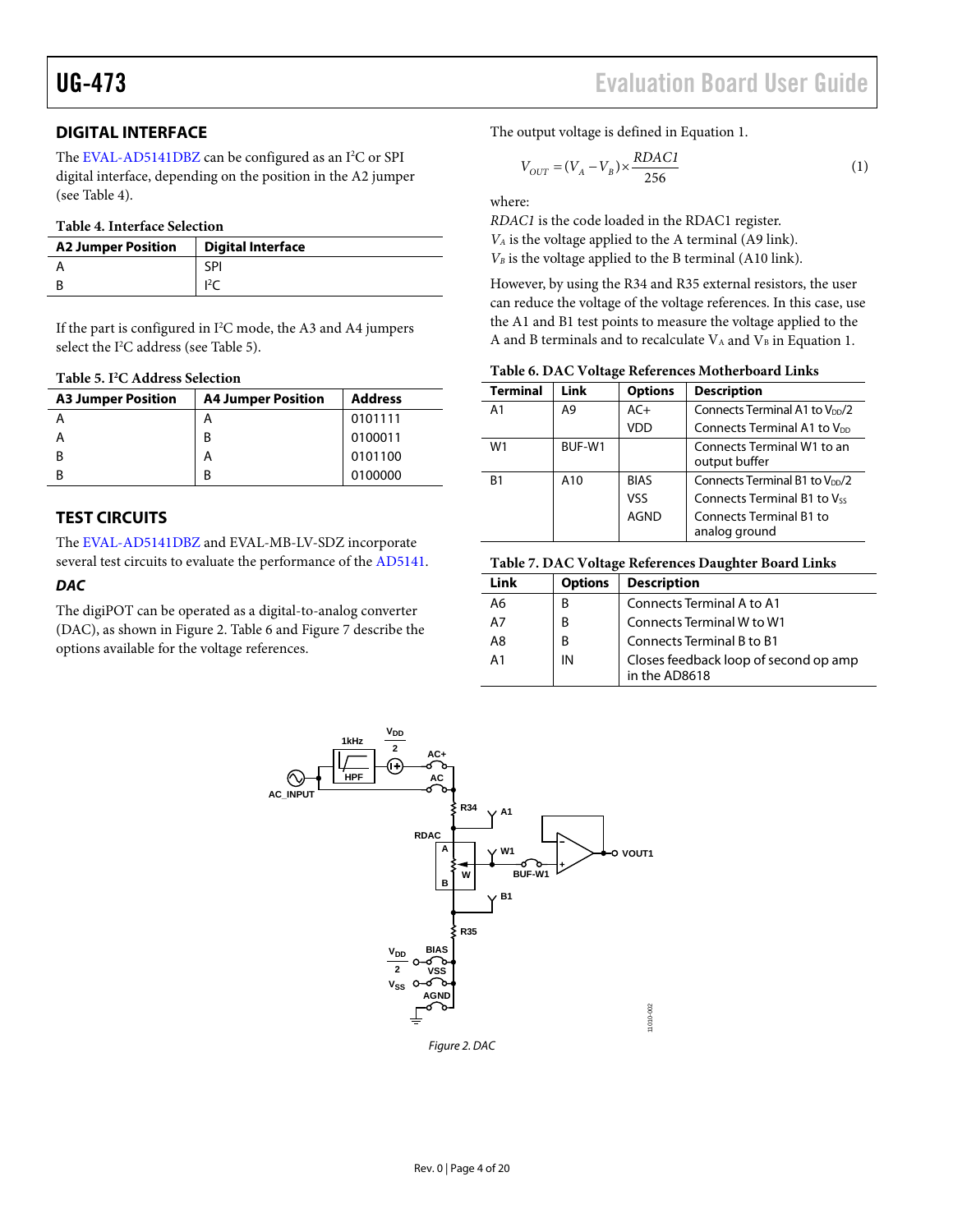#### *AC Signal Attenuation*

The RDAC can be used to attenuate an ac signal, which must be provided externally using the AC\_INPUT connector, as shown in [Figure 3.](#page-4-0)

Depending on the voltage supply rails and the dc offset voltage of the ac signal, various configurations can be used as described in [Table 8](#page-4-1) an[d Table 9.](#page-4-2)

<span id="page-4-1"></span>**Table 8. AC Signal Attenuation Daughter Board Links**

| Link           | <b>Options</b> | <b>Description</b>                                     |
|----------------|----------------|--------------------------------------------------------|
| A6             | В              | Connects Terminal A to A1                              |
| A7             | В              | Connects Terminal W to W1                              |
| A <sub>8</sub> | B              | Connects Terminal B to B1                              |
| A <sub>1</sub> | IN             | Closes feedback loop of second op amp in the<br>AD8618 |

The signal attenuation is defined in Equation 2.

$$
Attention (dB) = 20 \times \log \left( \frac{R_{WB1} + R_W}{R_{AB}} \right)
$$
 (2)

where:

*RW* is the wiper resistance.

*RAB* is the end-to-end resistance value.

<span id="page-4-0"></span>*RWB1* is the resistor between the W1 and B1 terminals.

| Voltage       | <b>Maximum</b><br><b>AC Signal</b> |                |                |                                                                                                                                                                                   |
|---------------|------------------------------------|----------------|----------------|-----------------------------------------------------------------------------------------------------------------------------------------------------------------------------------|
| <b>Supply</b> | <b>Amplitude</b>                   | Link           | <b>Options</b> | <b>Conditions</b>                                                                                                                                                                 |
| Single        | V <sub>DD</sub>                    | A9             | $AC+$          | No dc offset voltage;<br>the ac signal is<br>outside the voltage<br>supply rails due to<br>the dc offset voltage;<br>or the dc offset<br>voltage $\neq$ $V_{DD}/2$ . <sup>1</sup> |
|               |                                    |                | AC             | All other conditions.                                                                                                                                                             |
|               |                                    | A10            | <b>BIAS</b>    | Use in conjunction<br>with the AC+ link.                                                                                                                                          |
|               |                                    |                | <b>GND</b>     | All other conditions.                                                                                                                                                             |
| Dual          | $V_{DD}/V_{SS}$                    | A <sub>9</sub> | $AC+$          | The ac signal is<br>outside the voltage<br>supply rails due to<br>the dc offset voltage;<br>the dc offset<br>voltage $\neq 0 \, V$ . <sup>1</sup>                                 |
|               |                                    |                | AC             | All other conditions.                                                                                                                                                             |
|               |                                    | A10            | GND            | Use in conjunction<br>with the AC+ link.                                                                                                                                          |
|               |                                    |                | VSS            | All other conditions.                                                                                                                                                             |

#### <span id="page-4-2"></span>**Table 9. AC Signal Attenuation Link Motherboard Links**

<sup>1</sup> Recommended to ensure optimal total harmonic distortion (THD) performance.

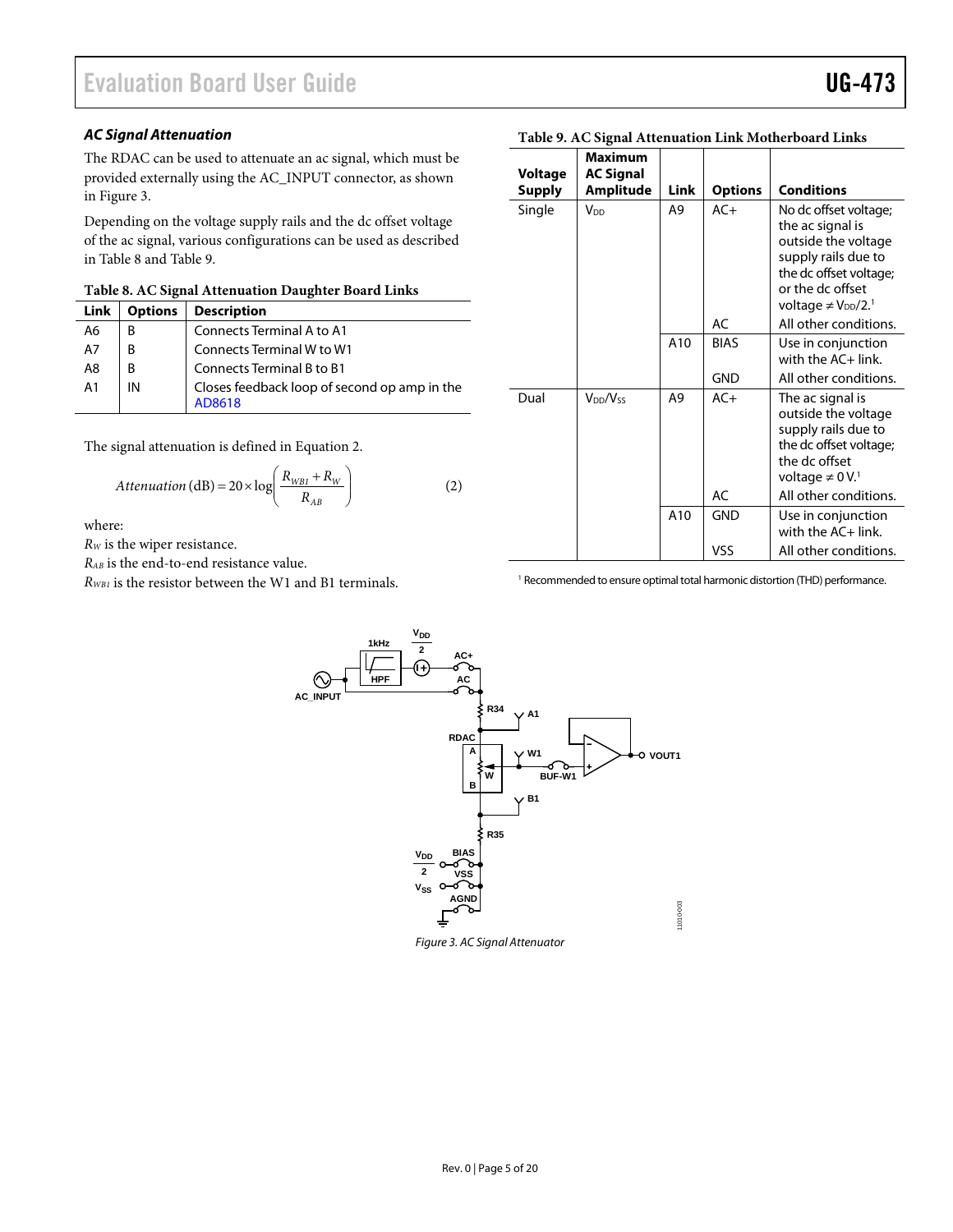# UG-473 Evaluation Board User Guide

#### *Signal Amplifier*

The RDAC can be operated as an inverting or noninverting signal amplifier supporting linear or pseudologarithmic gains. [Table 10](#page-5-1) an[d Table 11](#page-6-0) show the available configurations.

The noninverting amplifier with linear gain is shown i[n Figure 4,](#page-5-2) and the gain is defined in Equation 3.

$$
G = 1 + \frac{R_{WB}}{R_{AW}}
$$
 (3)

where:

 $R_{WB}$  is the code loaded for the  $R_{WB}$  resistance. *RAW* is the code loaded for the RAW resistance.



*Figure 4. Linear Noninverting Amplifier*

<span id="page-5-2"></span>R43 and R42 can be used to set the maximum and minimum gain limits.

The noninverting amplifier with pseudologarithmic gain is shown in [Figure 5,](#page-5-3) and the gain is defined in Equation 4.

$$
G = 1 + \frac{RDAC}{256 - RDAC} \tag{4}
$$

where:

*RDAC* is the code loaded in the RDAC.



*Figure 5. Pseudologarithmic Noninverting Amplifier*

<span id="page-5-3"></span>R43 and R42 can be used to set the maximum and minimum gain limits.

The inverting amplifier with linear gain is shown in [Figure 6,](#page-5-4) and the gain is defined in Equation 5.

Note that the input signal,  $V_{IN}$ , must be negative.

$$
G = -\frac{R_{WB}}{R_{AW}}\tag{5}
$$

where:

*RWB* is the code loaded for the RWB resistance. *RAW* is the code loaded for the RAW resistance.



<span id="page-5-4"></span>R43 and R42 can be used to set the maximum and minimum gain limits.

#### <span id="page-5-1"></span>**Table 10. Amplifier Selection Daughter Board Link Options**

| Link       | <b>Options</b> | <b>Description</b>                |
|------------|----------------|-----------------------------------|
| A6         | А              | Connects Terminal A to A2         |
| A7         | А              | Connects Terminal W to W2         |
| A8         | A              | Connects Terminal B to B2         |
| $\Delta$ 1 |                | Open short circuit for the AD8618 |

The inverting amplifier with pseudologarithmic gain is shown in [Figure 7,](#page-5-0) and the gain is defined in Equation 6.

$$
G = -\frac{RDAC}{256 - RDAC} \tag{6}
$$

where:

*RDAC* is the code loaded in the RDAC.



*Figure 7. Pseudologarithmic Inverting Amplifier*

<span id="page-5-0"></span>R43 and R42 can be used to set the maximum and minimum gain limits.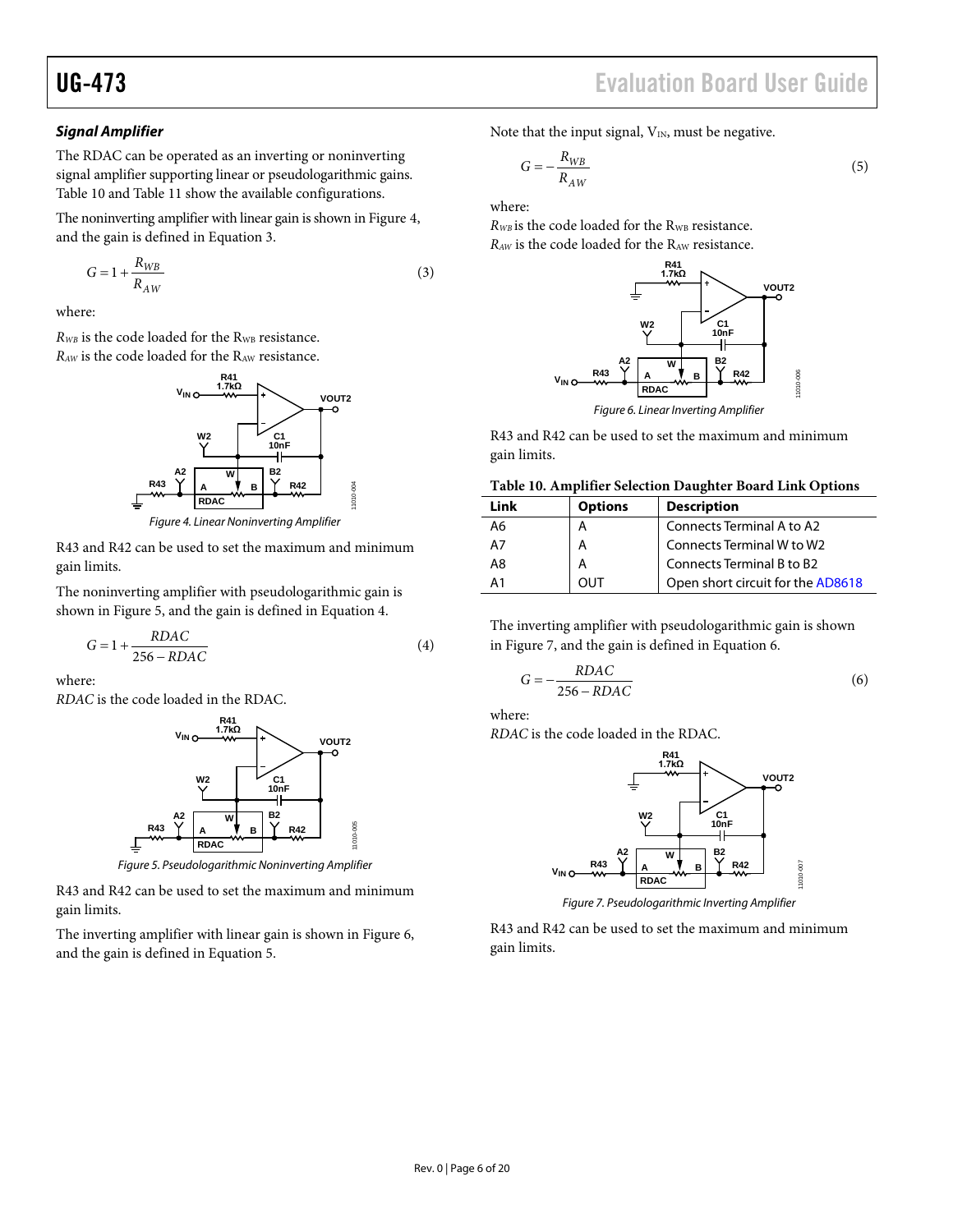### <span id="page-6-0"></span>**Table 11. Amplifier Selection Motherboard Link Options**

| <b>Amplifier</b> | Gain              | <b>Linear Setting</b><br><b>Gain Mode Enabled</b> | <b>Link</b> | Label      |
|------------------|-------------------|---------------------------------------------------|-------------|------------|
| Noninverting     | Linear            | Yes                                               | A7          | <b>LIN</b> |
|                  |                   |                                                   | A6          | N-INV      |
|                  |                   |                                                   | A8          | N-INV      |
|                  | Pseudologarithmic | No                                                | A7          | LOG        |
|                  |                   |                                                   | A6          | N-INV      |
|                  |                   |                                                   | A8          | N-INV      |
| Inverting        | Linear            | Yes                                               | A7          | LIN        |
|                  |                   |                                                   | A6          | <b>INV</b> |
|                  |                   |                                                   | A8          | <b>INV</b> |
|                  | Pseudologarithmic | No                                                | A7          | LOG        |
|                  |                   |                                                   | A6          | <b>INV</b> |
|                  |                   |                                                   | A8          | <b>INV</b> |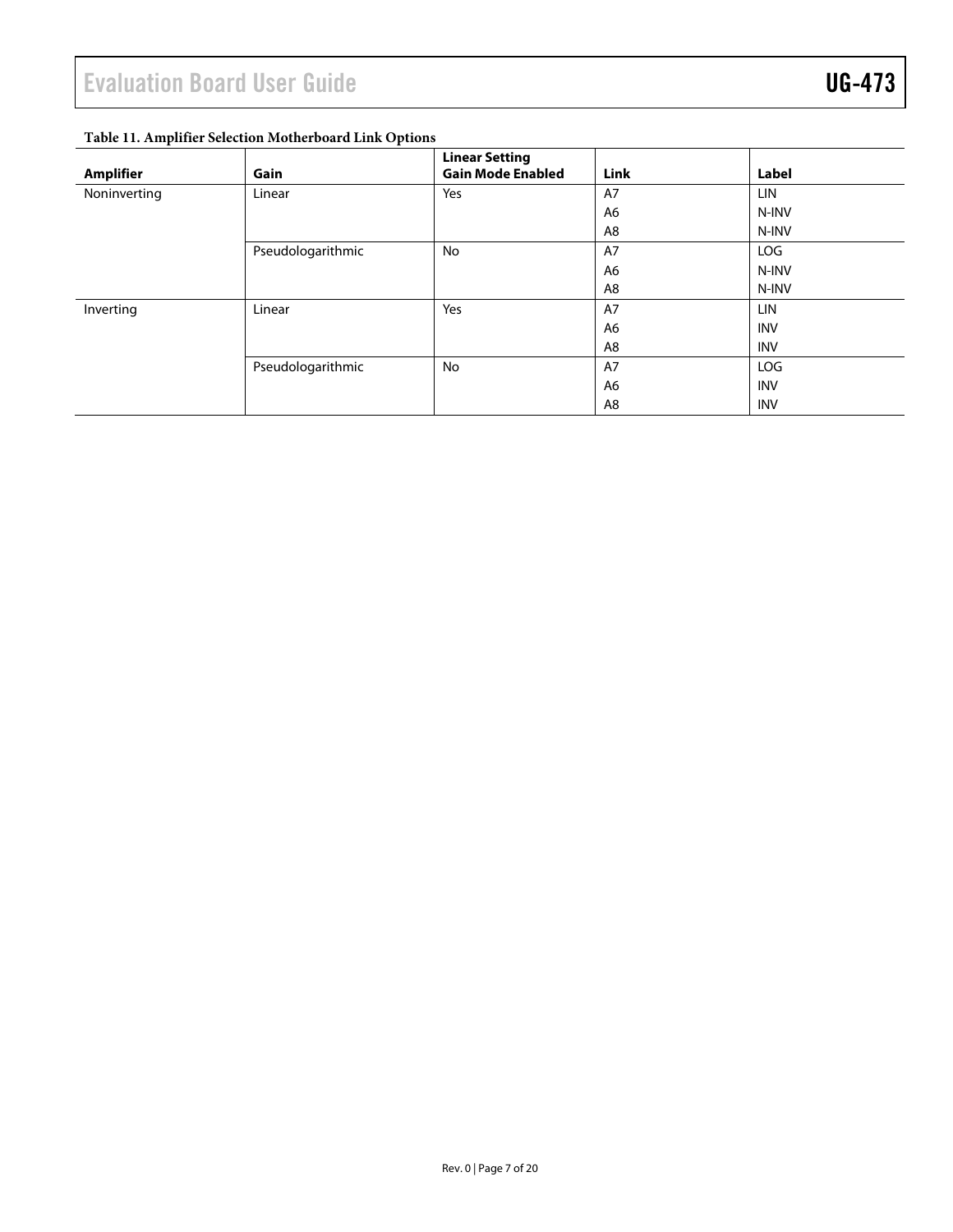### <span id="page-7-0"></span>EVALUATION BOARD SOFTWARE

#### <span id="page-7-1"></span>**INSTALLING THE SOFTWARE**

The [EVAL-AD5141DBZ](http://www.analog.com/AD5141) kit includes a CD containing the evaluation board software. The software is compatible with Windows® XP, Windows Vista, and Windows 7 (both 32 bits and 64 bits).

Install the software before connecting the [SDP board](http://www.analog.com/sdp) to the USB port of the PC to ensure that the SDP board is recognized when it is connected to the PC.

To install the software,

- 1. Start the Windows operating system and insert the CD into the CD-ROM drive.
- 2. The installation software opens automatically. If it does not open automatically, run the **setup.exe** file from the CD.
- 3. After the installation is complete, power up the evaluation board as described in the [Power Supplies](#page-2-1) section.
- 4. Connect the [EVAL-AD5141DBZ](http://www.analog.com/AD5141) and EVAL-MB-LV-SDZ to the SDP board, and then connect the SDP board to the PC using the USB cable included with the SDP board.
- 5. When the software detects the evaluation board, follow the instructions that appear to finalize the installation.

To run the program, do the following:

1. Click **Start** > **All Programs** > **Analog Devices** > **AD5141** > **AD5141 Eval Board**. To uninstall the program, click

#### **Start** > **Control Panel** > **Add or Remove Programs** > **AD5141 Eval Board**.

2. If the SDP board is not connected to the USB port when the software is launched, a connectivity error displays (see [Figure 8\)](#page-7-2). Simply connect the evaluation board to the USB port of the PC, wait a few seconds, click **Rescan**, and follow the instructions.

| <b>E</b> Hardware Select                                               |  |  |  |
|------------------------------------------------------------------------|--|--|--|
| No matching system found. Press Rescan to retry or Cancel to<br>abort. |  |  |  |
| Previous<br>Next                                                       |  |  |  |
| Rescan<br>Cancel<br>Select                                             |  |  |  |

*Figure 8. Pop-Up Window Error*

<span id="page-7-2"></span>The main window of th[e EVAL-AD5141DBZ](http://www.analog.com/AD5141) software then opens, as shown i[n Figure 9.](#page-8-0)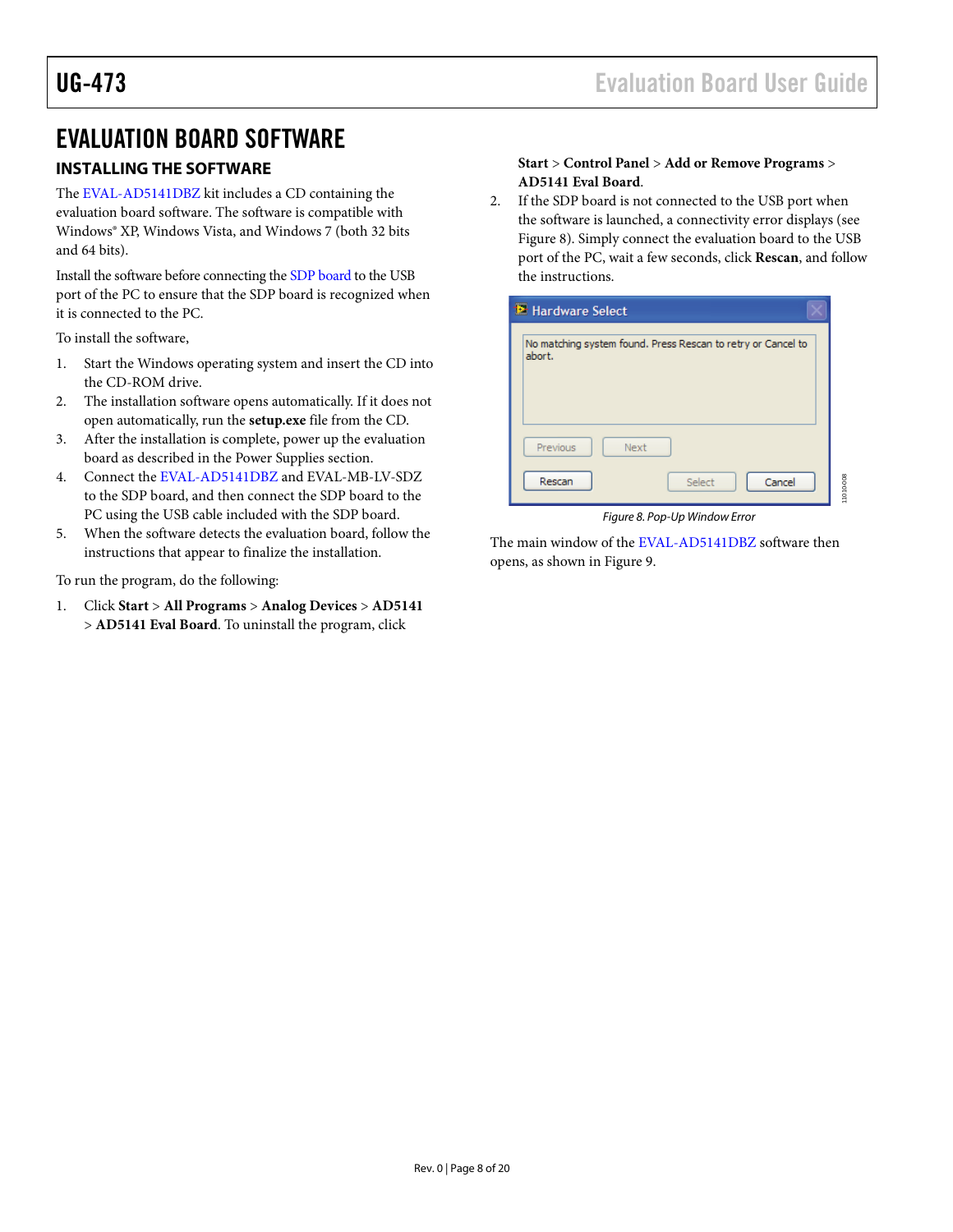

<span id="page-8-0"></span>*Figure 9[. EVAL-AD5141DBZ](http://www.analog.com/AD5141) Software Main Window*

11010-020

11010-020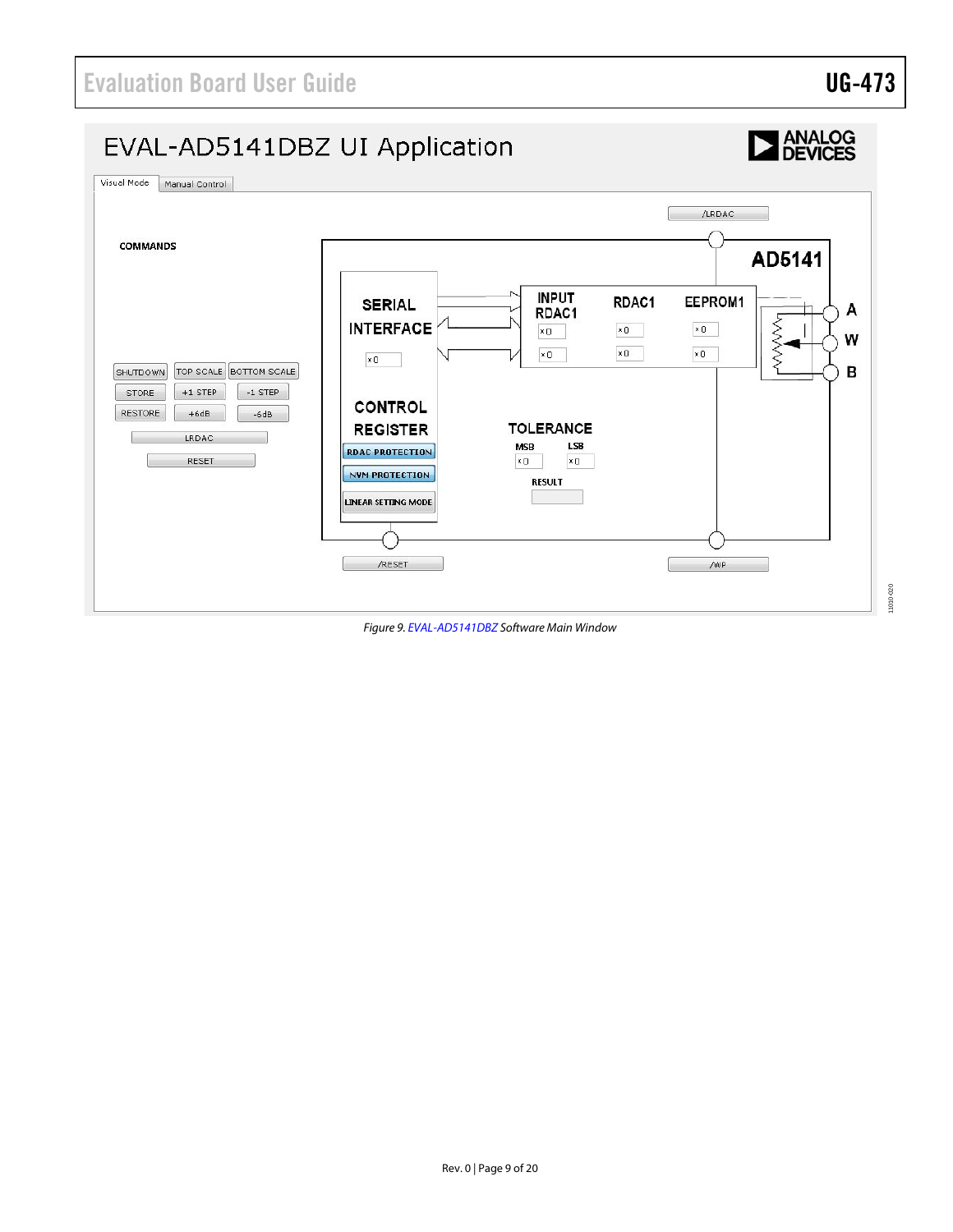### <span id="page-9-0"></span>**SOFTWARE OPERATION**

The main window of th[e EVAL-AD5141DBZ](http://www.analog.com/AD5141) software has two tabs, **Visual Mode** and **Manual Control**.

#### *Visual Mode*

The **Visual Mode** tab is divided into the following sections: **ALL CHANNELS COMMANDS**, **INDIVIDUAL CHANNEL** 

**COMMANDS**, and a block diagram that contains boxes for changing the control register values and buttons and for controlling the hardware pins.

The **ALL CHANNELS COMMANDS** section allows you to send quick commands directly to th[e AD5141.](http://www.analog.com/AD5141)

The **INDIVIDUAL CHANNEL COMMANDS** section allows you to send quick commands to only specific channels of the [AD5141.](http://www.analog.com/AD5141)

The block diagram allows you to update the control register status. Each register value can be easily updated by changing the value in its respective block within the diagram. In addition, buttons are available that allow you to change the level of some hardware pins.

#### *Manual Mode*

The **Manual Mode** tab, as shown i[n Figure 10,](#page-9-1) allows you to customize an I 2 C data-word by manually switching the scroll bars from 0 to 1 or from 1 to 0, as desired, and then clicking **SEND DATA**.

<span id="page-9-1"></span>

*Figure 10. Manual Mode*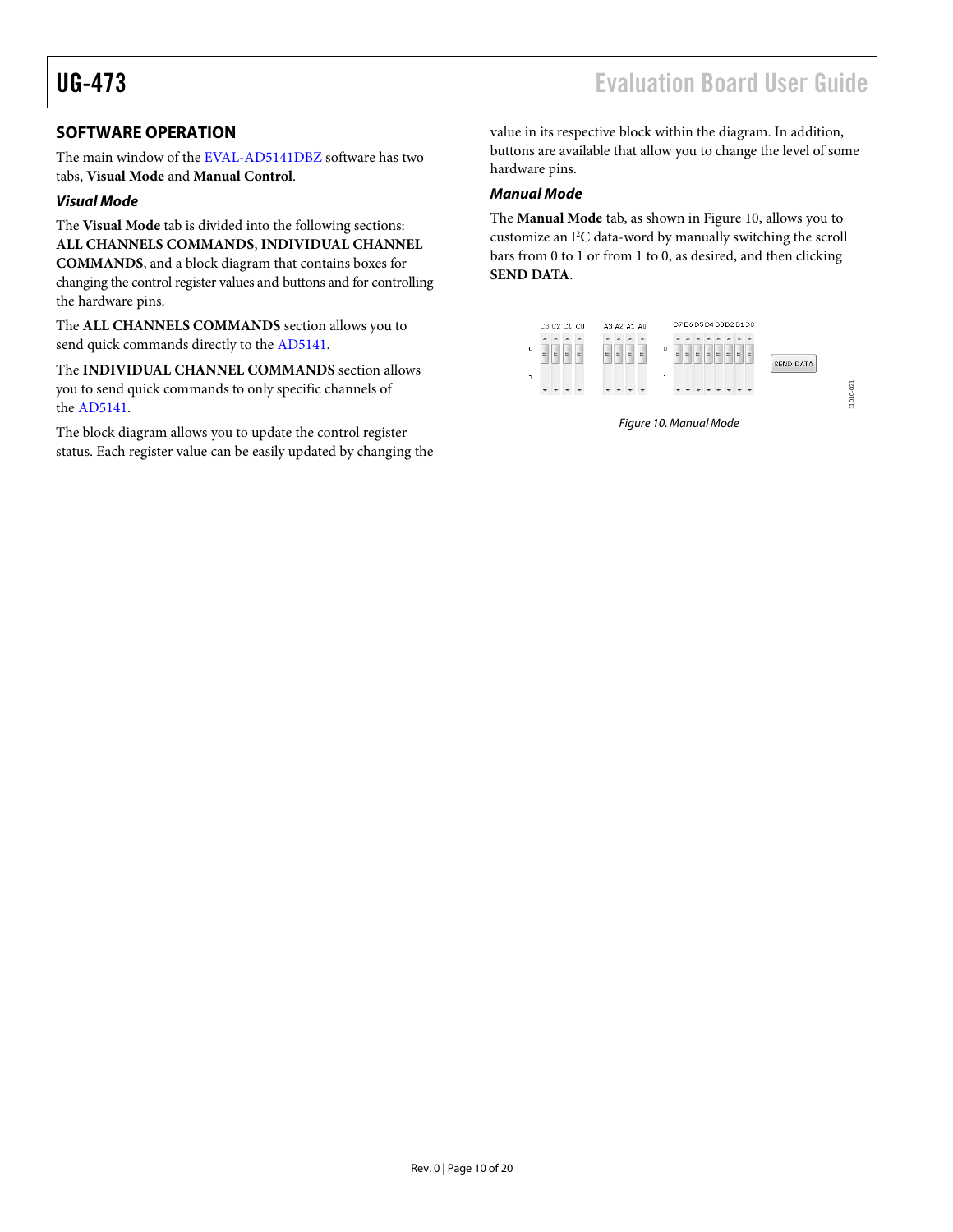# <span id="page-10-0"></span>EVALUATION BOARD SCHEMATICS AND ARTWORK

<span id="page-10-1"></span>**MOTHERBOARD**



#### *Figure 11. SDP Connector and Power Supply*

11010-010 11010-010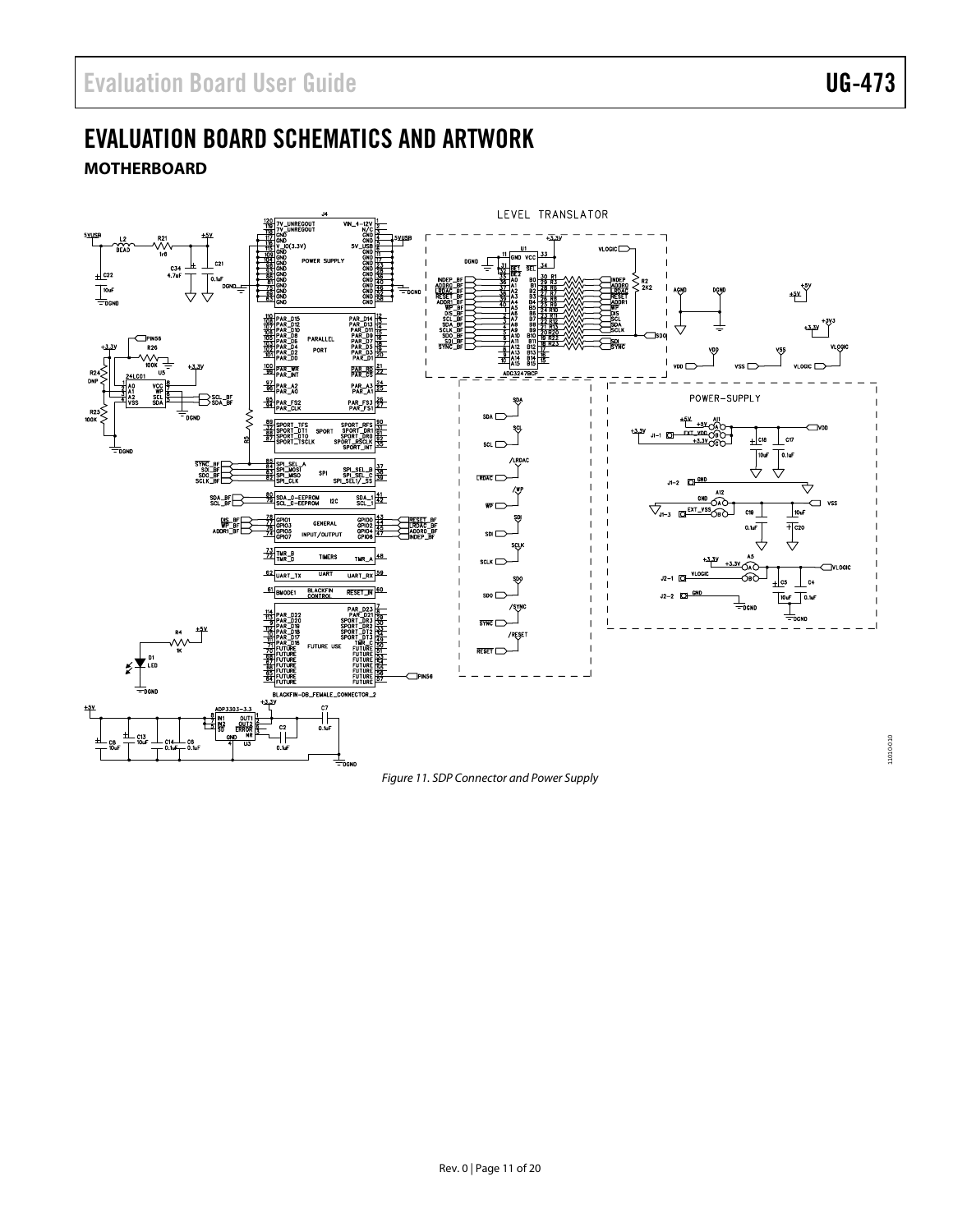# UG-473 Evaluation Board User Guide

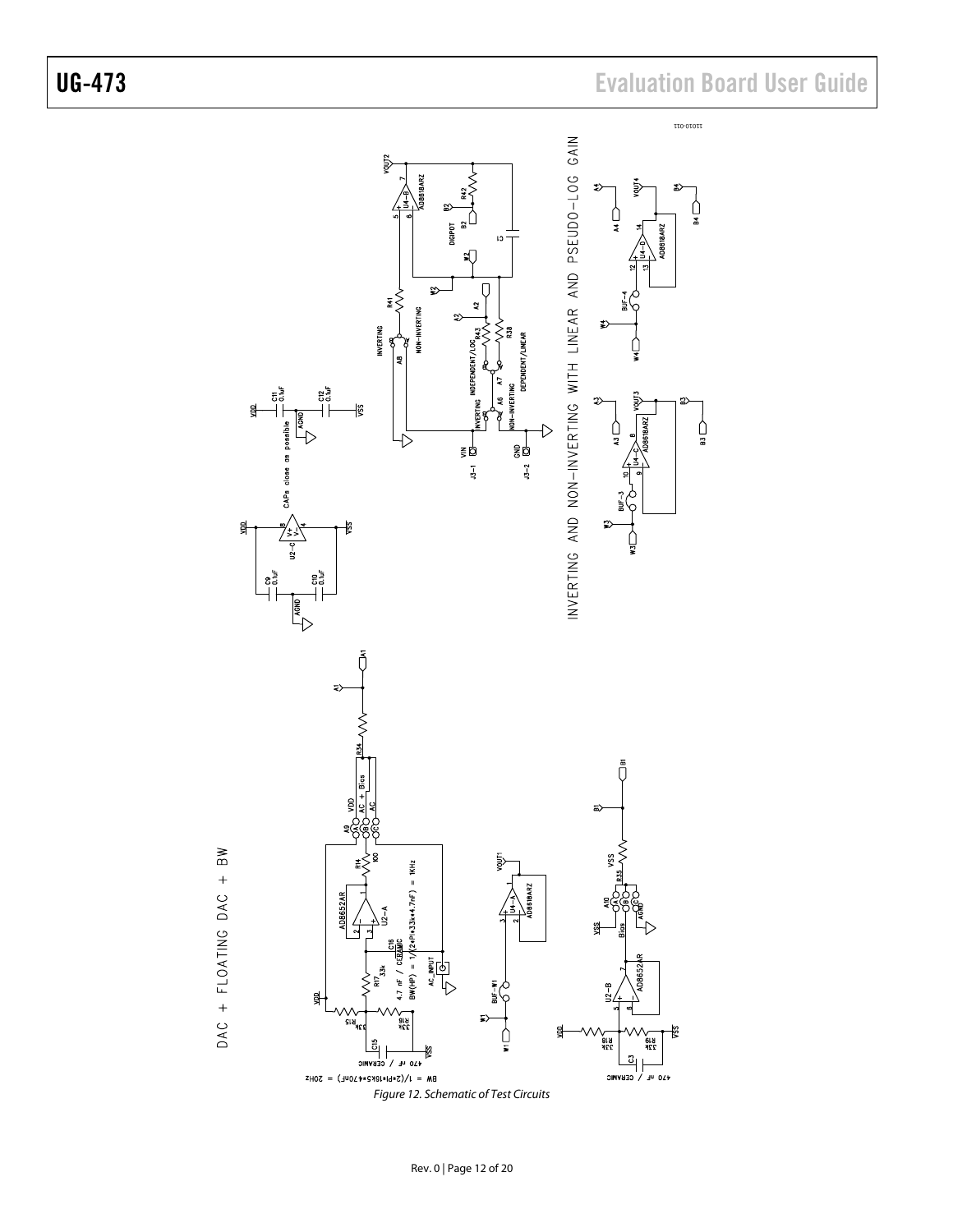## Evaluation Board User Guide Communication Control of Control of Control Control Control Control Control Control Control Control Control Control Control Control Control Control Control Control Control Control Control Contro

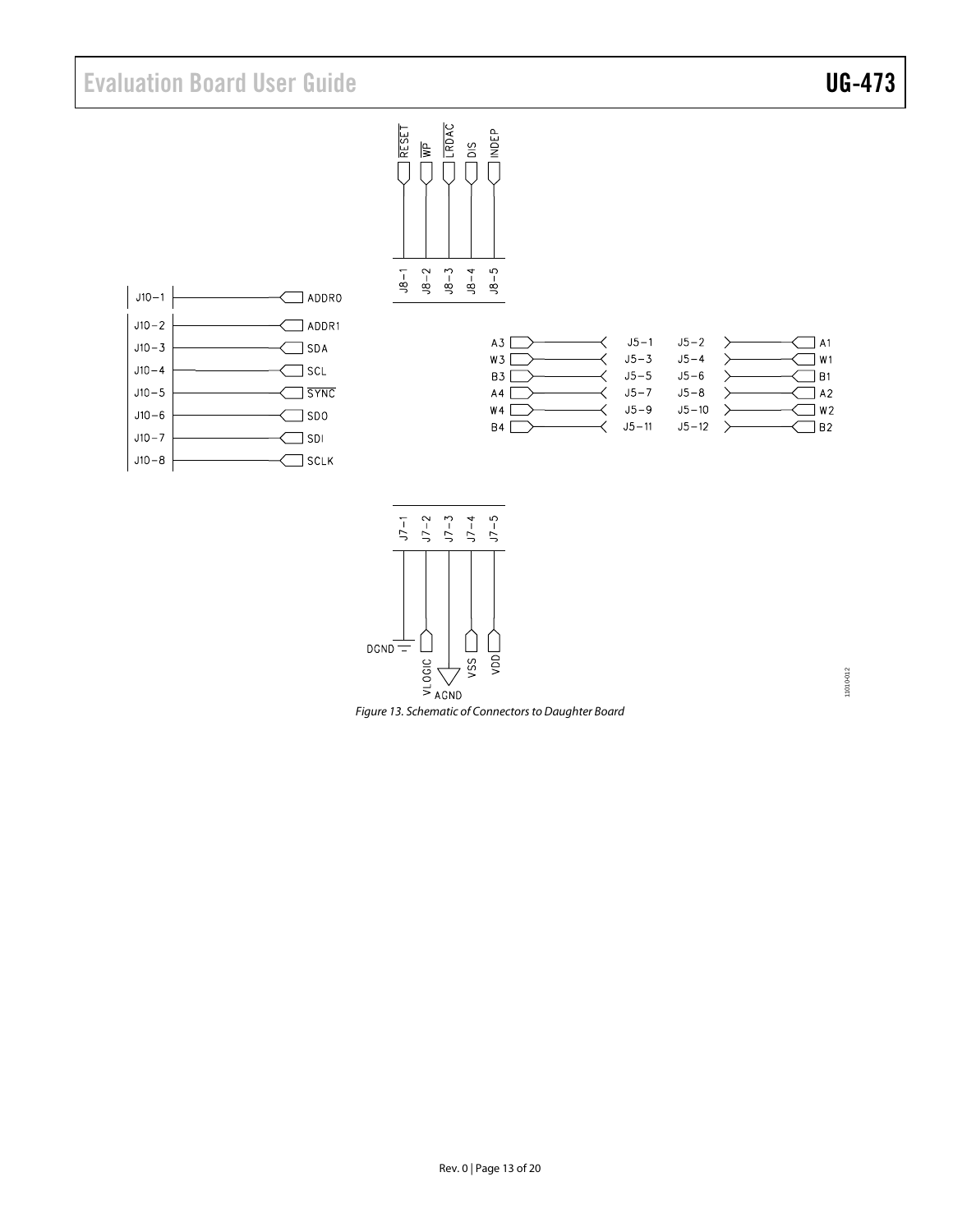## UG-473 Evaluation Board User Guide



*Figure 14. Component Side View of Motherboard*



*Figure 15. Component Placement Drawing of Motherboard*



*Figure 16. Layer 2 Side PCB Drawing of Motherboard*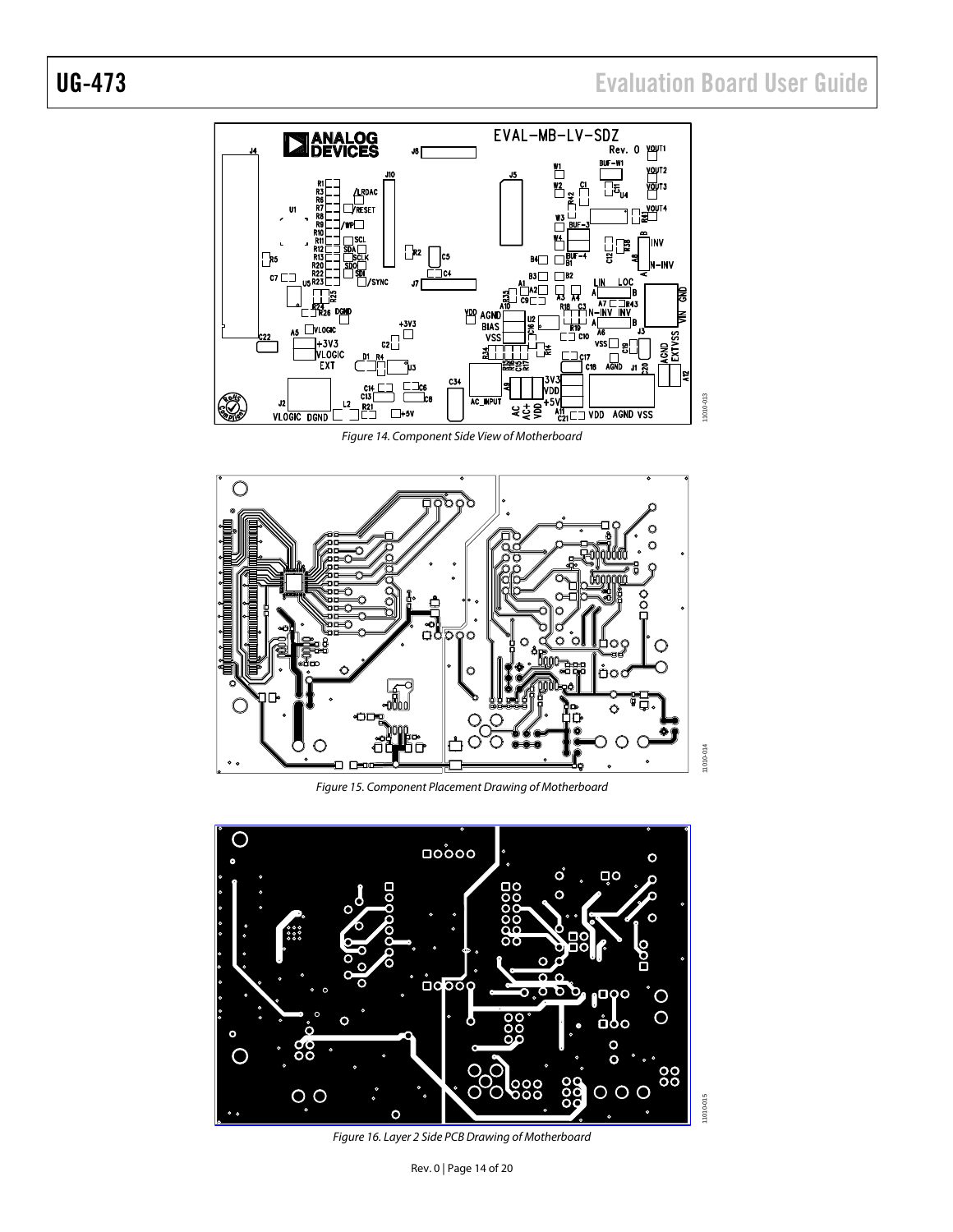<span id="page-14-0"></span>

Rev. 0 | Page 15 of 20 *Figure 17. Schematic of Daughter Board*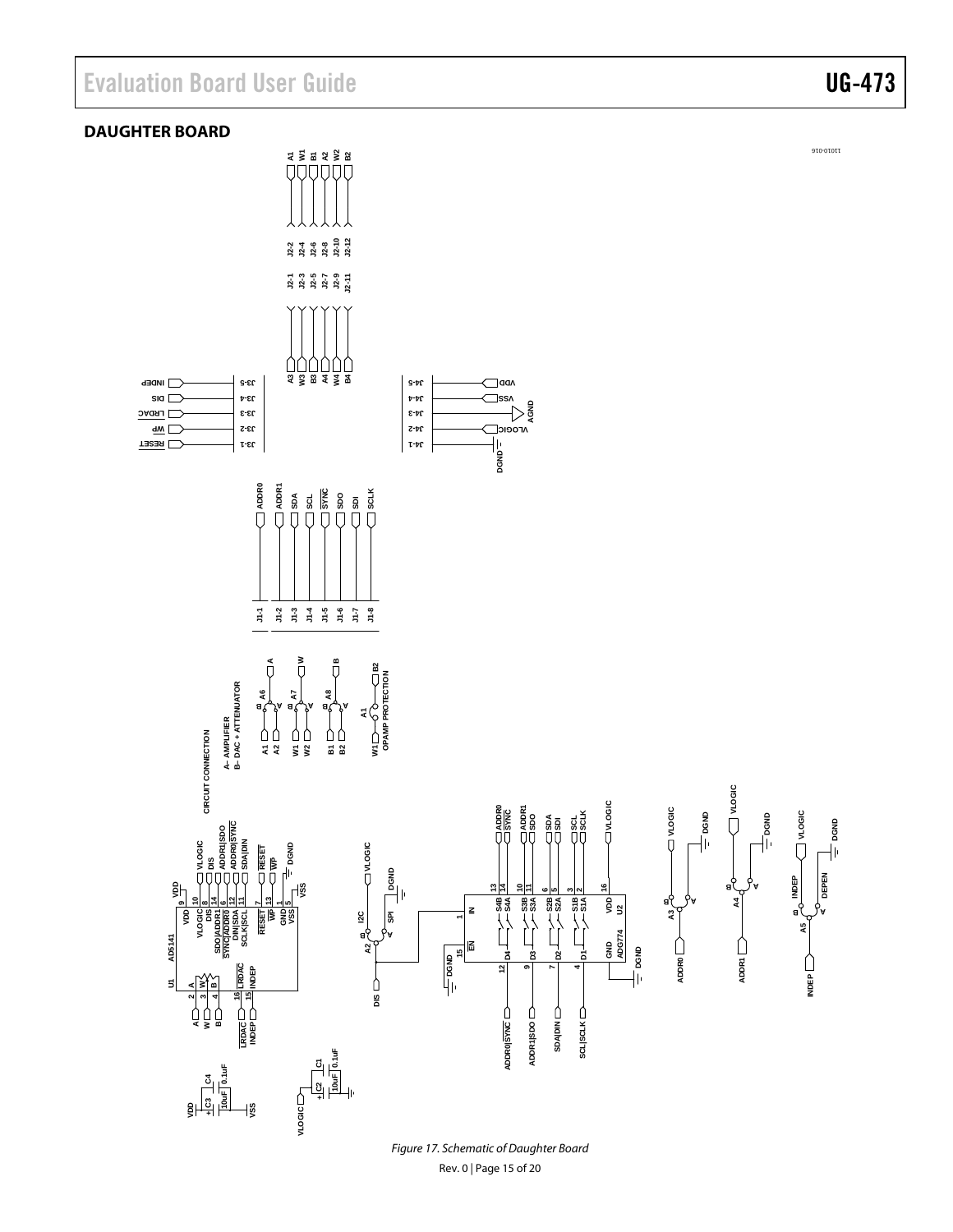

*Figure 18. Component Side View of Daughter Board*



*Figure 19. Component Placement Drawing of Daughter Board*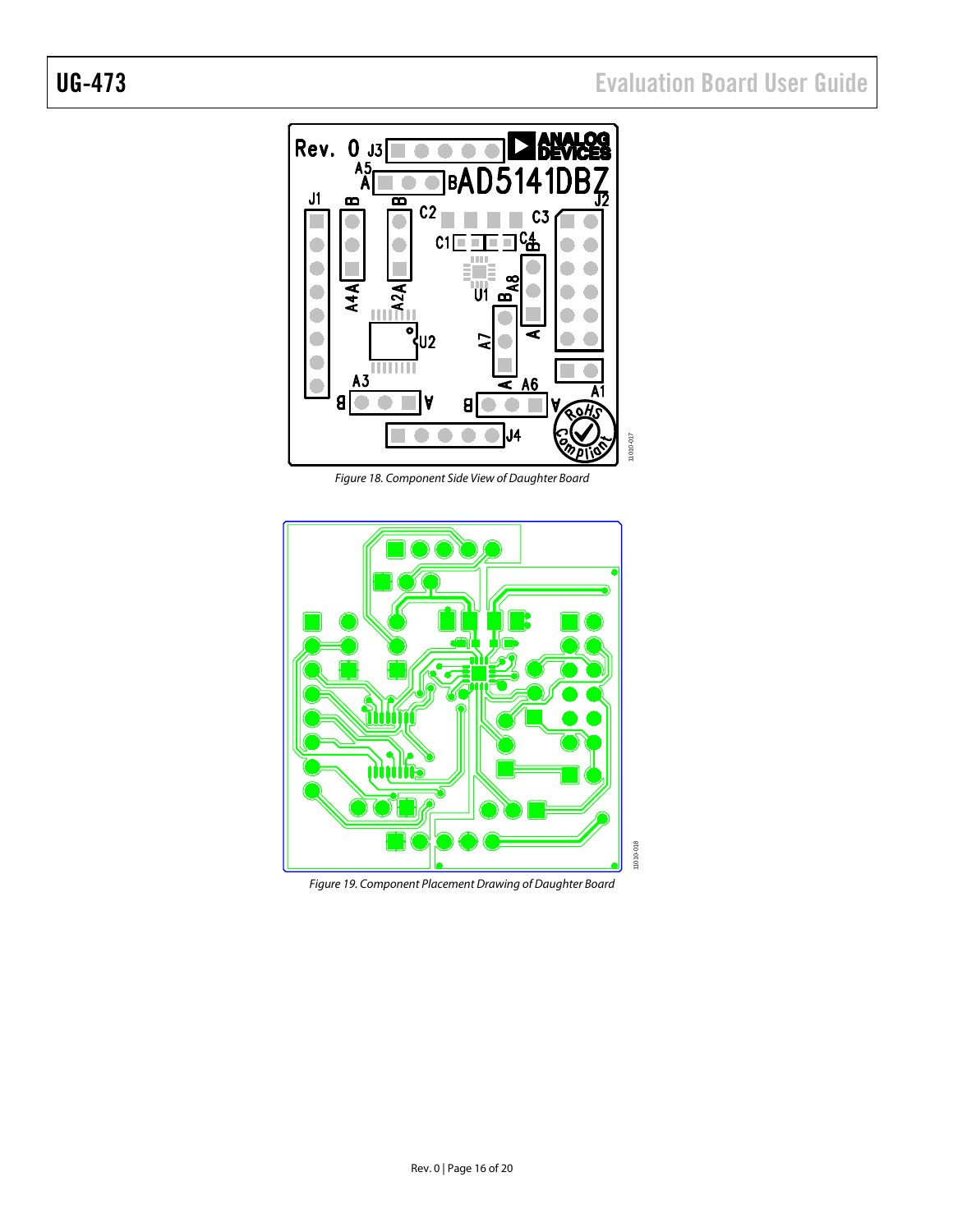

*Figure 20. Layer 2 Side PCB Drawing of Daughter Board*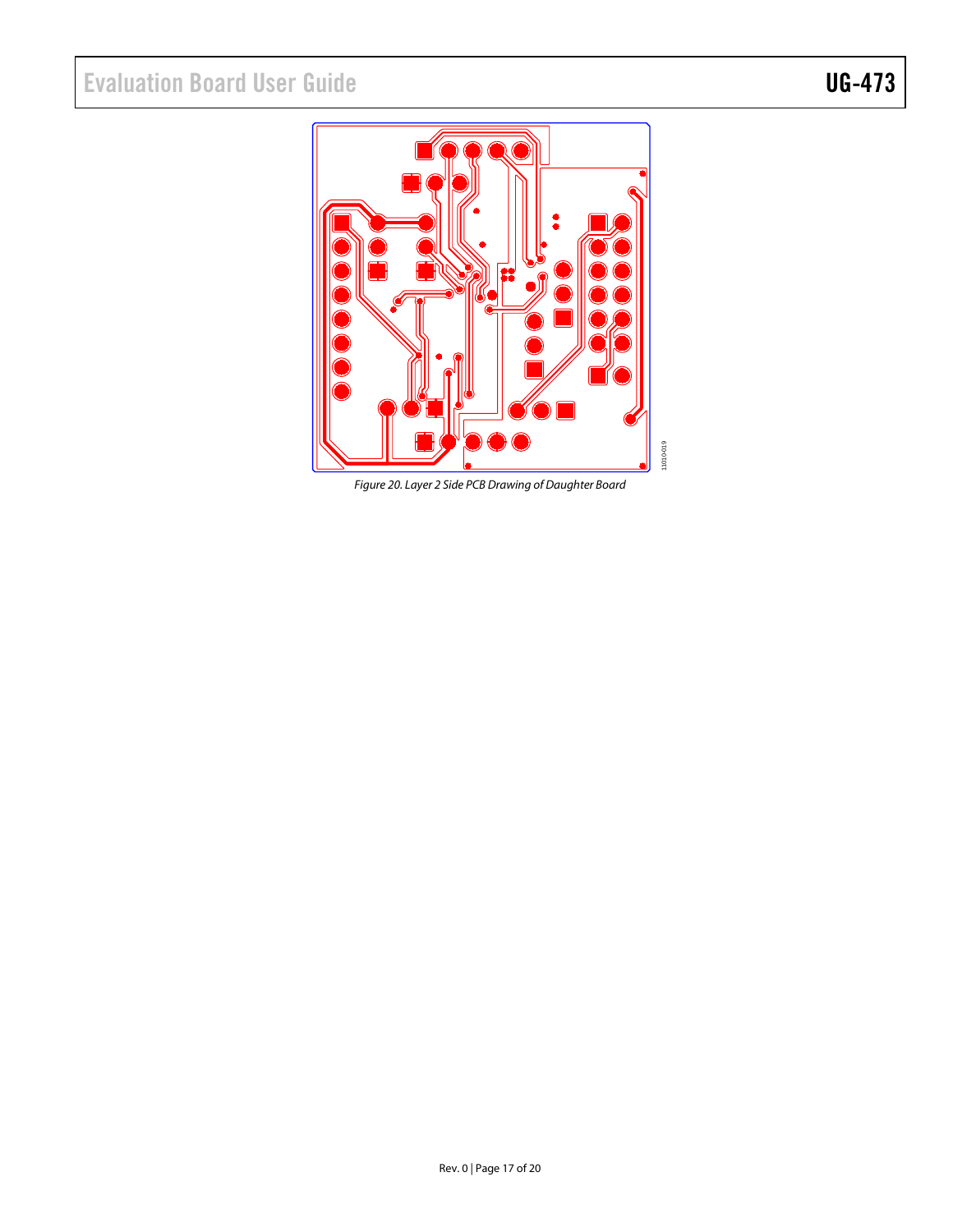## <span id="page-17-0"></span>ORDERING INFORMATION

### <span id="page-17-1"></span>**BILL OF MATERIALS**

|                | Table 12. Motherboard                                                                                     |                                                       |                                      |  |  |
|----------------|-----------------------------------------------------------------------------------------------------------|-------------------------------------------------------|--------------------------------------|--|--|
| Qty            | <b>Reference Designator</b>                                                                               | <b>Description</b>                                    | Supplier <sup>1</sup> /Part Number   |  |  |
| $\overline{3}$ | BUF-3, BUF-4, BUF-W1                                                                                      | 2-pin (0.1" pitch) header and shorting shunt          | FEC 1022247 and 150411               |  |  |
| 3              | A6, A7, A8                                                                                                | 3-pin SIL header and shorting link                    | FEC 1022248 and 150410               |  |  |
| 5              | A5, A9, A10, A11, A12                                                                                     | 6-pin $(3 \times 2)$ , 0.1" header and shorting block | FEC 672014 and 150411 (36-pin strip) |  |  |
| 1              | J1                                                                                                        | 3-pin terminal block (5 mm pitch)                     | FEC 151790                           |  |  |
| 2              | J7, J8                                                                                                    | 4-pin SIL header                                      | FEC 1098035                          |  |  |
| 1              | J4                                                                                                        | Receptacle, 0.6 mm, 120-way                           | Digi-Key H1219-ND                    |  |  |
| $\mathbf{1}$   | J10                                                                                                       | 8-pin in-line header; 100 mil centers                 | FEC 1098038                          |  |  |
| $\mathbf{1}$   | J5                                                                                                        | 12-pin $(2 \times 6)$ , 0.1" pitch header             | FEC 1098051                          |  |  |
| $\overline{2}$ | J2, J3                                                                                                    | 2-pin terminal block (5 mm pitch)                     | FEC 151789                           |  |  |
| 17             | R1, R3, R6, R7, R8, R9, R10, R11, R12,<br>R13, R20, R22, R23, R34, R35, R42,<br>R43                       | SMD resistor, 0 $\Omega$ , 0.01, 0603                 | FEC 9331662                          |  |  |
| 1              | R <sub>2</sub>                                                                                            | SMD resistor, 2.2 k $\Omega$ , 0.01, 0603             | FEC 1750676                          |  |  |
| 1              | R41                                                                                                       | SMD resistor, 1.7 k $\Omega$ , 1%, 0603               | FEC 1170811                          |  |  |
| $\mathbf{1}$   | R <sub>21</sub>                                                                                           | Resistor, surge, 1.6 $\Omega$ , 1%, 0603              | FEC 1627674                          |  |  |
| 1              | <b>R38</b>                                                                                                | SMD resistor, 2.7 k $\Omega$ , 1%, 0603               | FEC 1750678                          |  |  |
| 1              | R <sub>14</sub>                                                                                           | SMD resistor, 100 $\Omega$ , 1%, 0603                 | FEC 9330364                          |  |  |
| $\mathbf{1}$   | R4                                                                                                        | SMD resistor, 1 kΩ, 0.01, 0603                        | FEC 9330380                          |  |  |
| 3              | R5, R25, R26                                                                                              | SMD resistor, 100 k $\Omega$ , 1%, 0603               | FEC 9330402                          |  |  |
| 5              | R15, R16, R17, R18, R19                                                                                   | SMD resistor, 33 k $\Omega$ , 1%, 0603                | FEC 9331034                          |  |  |
| $\mathbf{1}$   | C1                                                                                                        | SMD capacitor, 100 nF, 10%, 0805                      | FEC 1650863                          |  |  |
| 8              | C4, C9, C10, C11, C12, C17, C19, C21                                                                      | SMD capacitor, 0.1 $\mu$ F, $\pm$ 10%, 0603           | FEC 1759122                          |  |  |
| 4              | C <sub>2</sub> , C <sub>6</sub> , C <sub>7</sub> , C <sub>14</sub>                                        | SMD capacitor, 0.1 $\mu$ F, $\pm$ 10%, 0603           | FEC 3019482                          |  |  |
| $\overline{2}$ | C8, C13                                                                                                   | SMD capacitor, 10 $\mu$ F, $\pm$ 10%                  | FEC 197130                           |  |  |
| 4              | C18, C20, C22, C5                                                                                         | Capacitor, $10 \mu$ F, $\pm 20\%$                     | FEC 1190107                          |  |  |
| 2              | C3, C15                                                                                                   | Capacitor, 470 nF, ±10%, 0603                         | FEC 1414037                          |  |  |
| $\mathbf{1}$   | C16                                                                                                       | Capacitor, 4.7 nF, $\pm$ 10%, 0603                    | FEC 1414642                          |  |  |
| $\mathbf{1}$   | C <sub>34</sub>                                                                                           | Capacitor, 4.7 nF, $\pm 20\%$                         | FEC 1432350                          |  |  |
| $\mathbf{1}$   | L2                                                                                                        | Inductor, SMD, 600Z                                   | FEC 9526862                          |  |  |
| $\mathbf{1}$   | D1                                                                                                        | Green SMD LED                                         | FEC 5790852                          |  |  |
| 1              | U1                                                                                                        | Two-port level translating bus switch                 | ADG3247BCPZ                          |  |  |
| 1              | U <sub>2</sub>                                                                                            | Dual op amp                                           | <b>AD8652ARZ</b>                     |  |  |
| 1              | U3                                                                                                        | Precision low dropout voltage regulator               | ADP3303ARZ-3.3                       |  |  |
| $\mathbf{1}$   | U <sub>4</sub>                                                                                            | Operational amplifier                                 | AD8618ARZ                            |  |  |
| $\mathbf{1}$   | U <sub>5</sub>                                                                                            | I <sup>2</sup> C serial EEPROM 64k 2.5 V MSOP-8       | FEC 1331335                          |  |  |
| 18             | LRDAC, RESET, SYNC, WP, A1, A2,<br>A3, A4, AGND, B1, VOUT_C1,<br>VOUT_C2, VOUT3, VOUT4, W1, W2,<br>W3, W4 | Terminal, PCB, black, PK100, test point               | FEC 8731128                          |  |  |
| 5              | +3.3V, +5V, EXT_VDD, VLOGIC,<br>EXT_VSS                                                                   | Terminal, PCB, red, PK100, test point                 | FEC 8731144                          |  |  |

FEC refers to Farnell Electronic Component Distributors; Digi-Key refers to Digi-Key Corporation.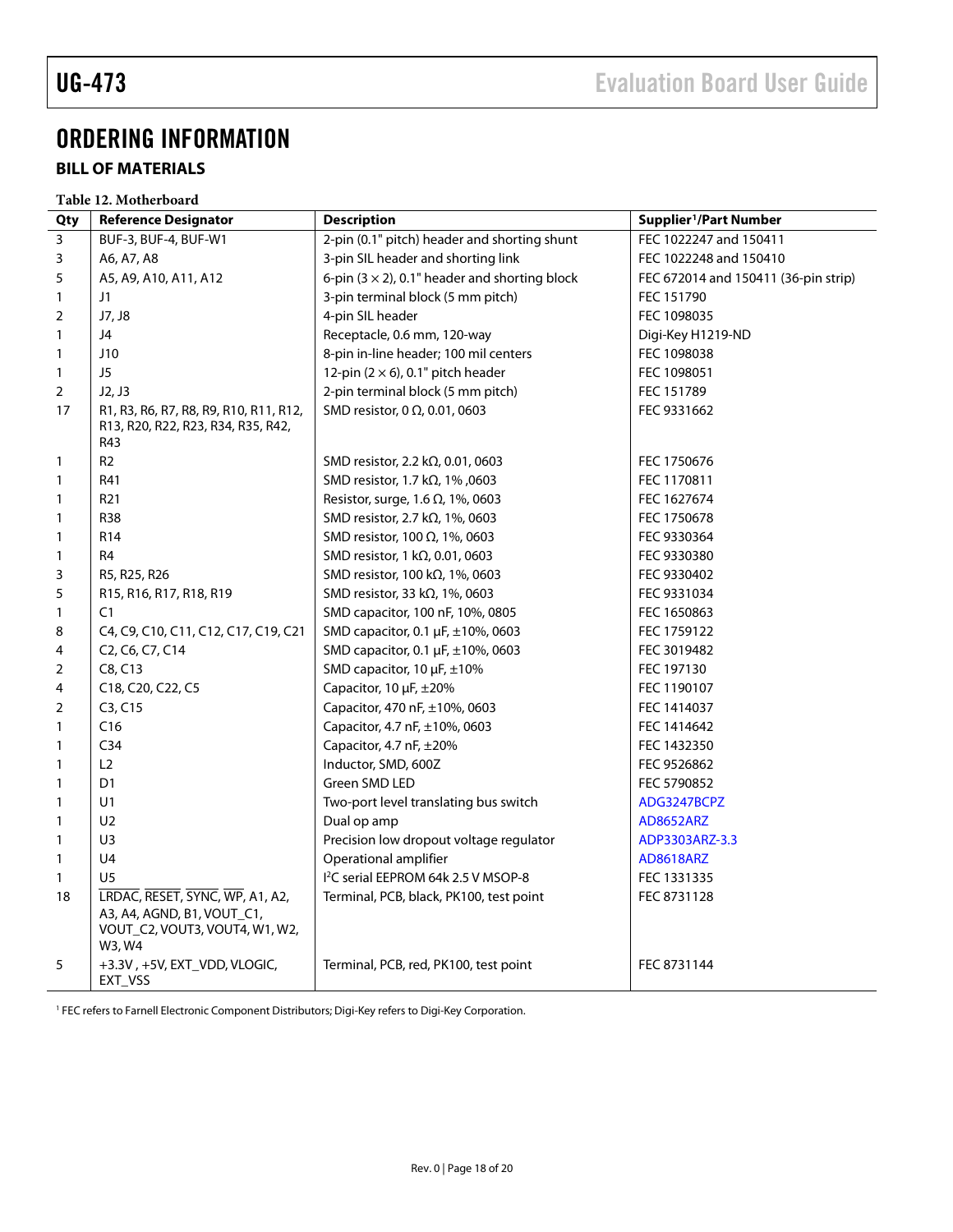#### **Table 13. Daughter Board**

| Qty            | <b>Reference Designator</b>     | <b>Description</b>                                       | Supplier <sup>1</sup> /Part Number |  |  |
|----------------|---------------------------------|----------------------------------------------------------|------------------------------------|--|--|
|                | U1                              | 256-position digital potentiometer                       | AD5141BCPZ10                       |  |  |
|                | U2                              | Low voltage quad SPDT switch                             | ADG774BRQZ                         |  |  |
|                | A <sub>1</sub>                  | 2-pin SIL header and shorting link                       | FEC 1022247 and 150411             |  |  |
| 7              | A2, A3, A4, A5, A6, A7, A8      | 3-pin SIL header and shorting link                       | FEC 1022248 and 150410             |  |  |
| 2              | C <sub>2</sub> , C <sub>3</sub> | 6.3 V tantalum capacitor (Case A), 10 $\mu$ F, $\pm$ 20% | FEC 1190107                        |  |  |
| $\overline{2}$ | C1, C4                          | 50 V, X7R ceramic capacitor, 0.1 $\mu$ F, $\pm$ 10%      | FEC 1759122                        |  |  |
|                | J1                              | Header, 2.54 mm, PCB, $1 \times 8$ -way                  | FEC 1766172                        |  |  |
|                | J2                              | 12-pin $(2 \times 6)$ , 0.1" pitch header                | FEC 1804099                        |  |  |
|                | J3, J4                          | 5-pin SIL header                                         | FEC 1929016                        |  |  |

FEC refers to Farnell Electronic Component Distributors.